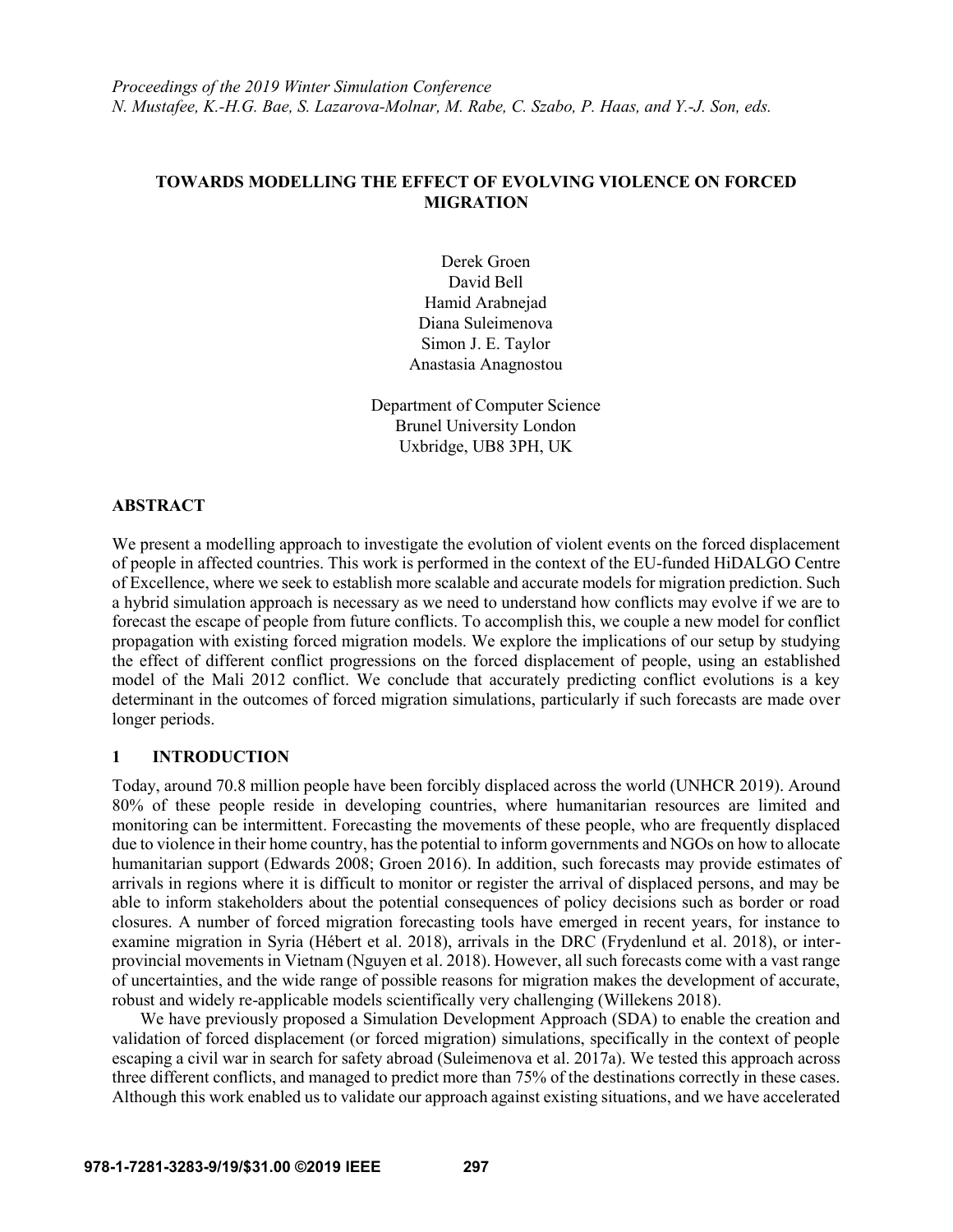the simulation construction through automation (Suleimenova et al. 2017b), there are a number of elements missing to enable the forecast of population displacement in future conflicts. For instance, we have not yet established the means to (a) predict how conflicts may evolve, and (b) how many people will flee a particular settlement once one or more violent event occurs.

In this paper we first analyse the simulation input data that is derived from conflict events. We identify several drivers of violent events, and provide a preliminary investigation of the relation of materials stocks with violent event occurrence, and characterize the geographical spread of these conflicts in an example situation (the Mali conflict). These findings will be used to develop a conflict evolution network model, and to couple it to our existing agent-based forced migration simulation, forming a hybrid simulation approach. We highlight the main challenges in developing a conflict evolution model, and propose a modified simulation development approach to study how variations in the conflict progressions could affect the destination choice of forcibly displaced people.

## **2 RELATED WORK**

Whilst hybrid simulation has been around for some time, a more recent renewed interest in hybridization is motivating a revisiting of issues around simulation integration and coupling. Hybridization requires an additional focus on conceptual modelling (Zulkepli and Eldabi 2015) and this includes the points at which simulations should be integrated and connected. The combination of modelling paradigms can also symbiotically enhance their respective capabilities (Chahal and Eldabi 2008). Complex simulations of this type are able to help in understanding a phenomena and unintentional consequences of a complex adaptive nature (AlSubhi and Bell 2018). Hybrid techniques are further able to "generate a phenomenon without pre-supposing it is the best way to understand it, and this is best done in a simulation" (Bishai et al. 2014).

Integration and coupling of simulation models is particularly complex and covers a varied number of patterns. Four popular approaches include: 1) Multi-scale integration, 2) multi-paradigm integration, 3) Multi-platform/multi-architecture integration and 4) Multi-processing integration (including parallelization). Alowayyed et al. (2017) highlighted computational challenges when couple across a range of scales that include near-realistic representations. Multi-paradigm is more typical in the hybrid community, where a number of techniques (e.g. System Dynamics and Discrete Event Simulations) are applied in model implementation phase of a simulation study in order to gain further insights (Mustafee and Powell 2018). Multi-platform/multi-architecture is coupling across software platforms (typically between commercial software packages) or hardware architectures. Finally, multi-processing coupling covers both parametric studies with looser coupling and MPI style tight coupling.

Forecasting where conflicts occur help us to ensure new agents in our forced migration model are correctly created in (violent) places of origin. This is essential for making our migration models accurate. A number of external factors affect the occurrence of conflict events, and we are still in the process of exploring these. However, for example mining activity increases the likelihood of conflict incidence (Berman et al. 2015), especially near active mines, and a spike of mineral prices increases conflict risk in areas that produce these commodities. Goldsmith (2015) found that Africa is not homogeneous when considering election-related civil violence, as election times tend to be more disruptive and violent in some regions. For instance, Mali is shown to have a significantly greater risk of riots around election periods. Weather events and rain also have had an impact on conflict, unsurprisingly this is curvilinear with greater impact seen when little or too much rain falls (Hendrix and Salehyan 2012).

## **3 THE HYBRID MODELLING APPROACH**

In this paper, we use an adapted version of the Simulation Development Approach (SDA) presented by Suleimenova et al. (2017a). The purpose of an SDA is to provide a recipe that not only describes a model, but covers a full process of constructing, refining and validating a model, and its implementation. In the original approach, we developed an SDA to validate against data from three historical conflicts, focusing exclusively on the forced migration modelling. In this paper, we attempt to forecast forced migration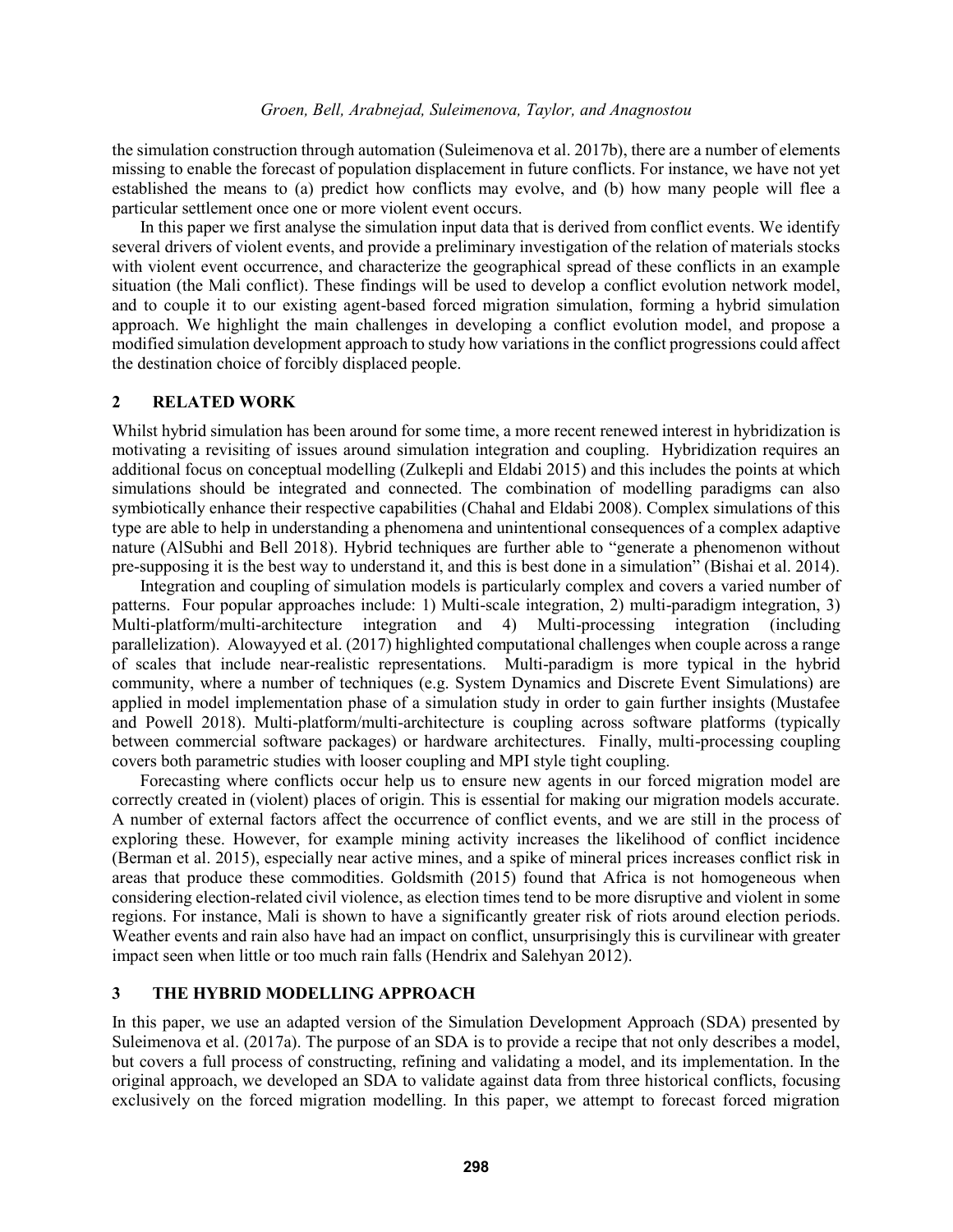movements for future conflicts. To do so, we can no longer rely on historical conflict data, and need to integrate a *conflict evolution model* which estimates how violence in a civil war setting evolves over time. To incorporate this, we modify our existing SDA, and specifically replace some of the activities that take place in the "data source selection" and "model construction" phases. We provide a summary of our modifications in Figure 1.



Figure 1: Overview of the envisioned SDA modifications required to use modelled conflict evolutions. The box "locations csv" also includes route information.

First and foremost, in our modified SDA we perform a forecast, and can therefore no longer rely on conflict information obtained from the Armed Conflict Locations and Events Database [\(ACLED\)](http://www.acleddata.com/). Instead, we will rely on a *conflict evolution model*, named Flare which aims to forecast where violent events are likely to occur. The Flare code currently requires three inputs, a list of locations, routes interconnecting them (derived from geospatial data), and an initial location (or list of locations) where a conflict is known to have erupted. Using these inputs, Flare will then make a prediction as to which location will be affected by conflict during which period, and write this information to a Conflict.csv file, which contains a list of locations, along with days on which violence has occurred in these places.

To enable the processing of conflict information by the Flee agent-based migration modelling code, we have adapted the Data Manager to support an additional data format (conflict CSV files). This conflict information is read in at the start of every Flee simulation, and subsequently stored in the simulation state. During each iteration, the Flee code checks whether a given location is a *conflict zone* using this state, and then modifies the appropriate waitings whenever the status of a given location has changed.

To support easy access by different stakeholders (policy makers, researchers, etc.) we also ported Flee on a Science Gateway. Science Gateways are used by numerous scientific communities worldwide aiming to support knowledge sharing by providing access to specialist resources through a user-friendly interface. We used the FutureGateway Framework to support the Flee Science Gateway application which in a very high level consists of three main components: i) the API Server front-end that accepts API calls, ii) the FutureGateway Database that maintains job information and iii) the API Server that coordinates the job submissions (Salomoni et al. 2018). The Flee Science Gateway application is currently hosted by the [EGI](https://www.egi.eu/services/applications-on-demand)  [Applications on Demand service](https://www.egi.eu/services/applications-on-demand) site.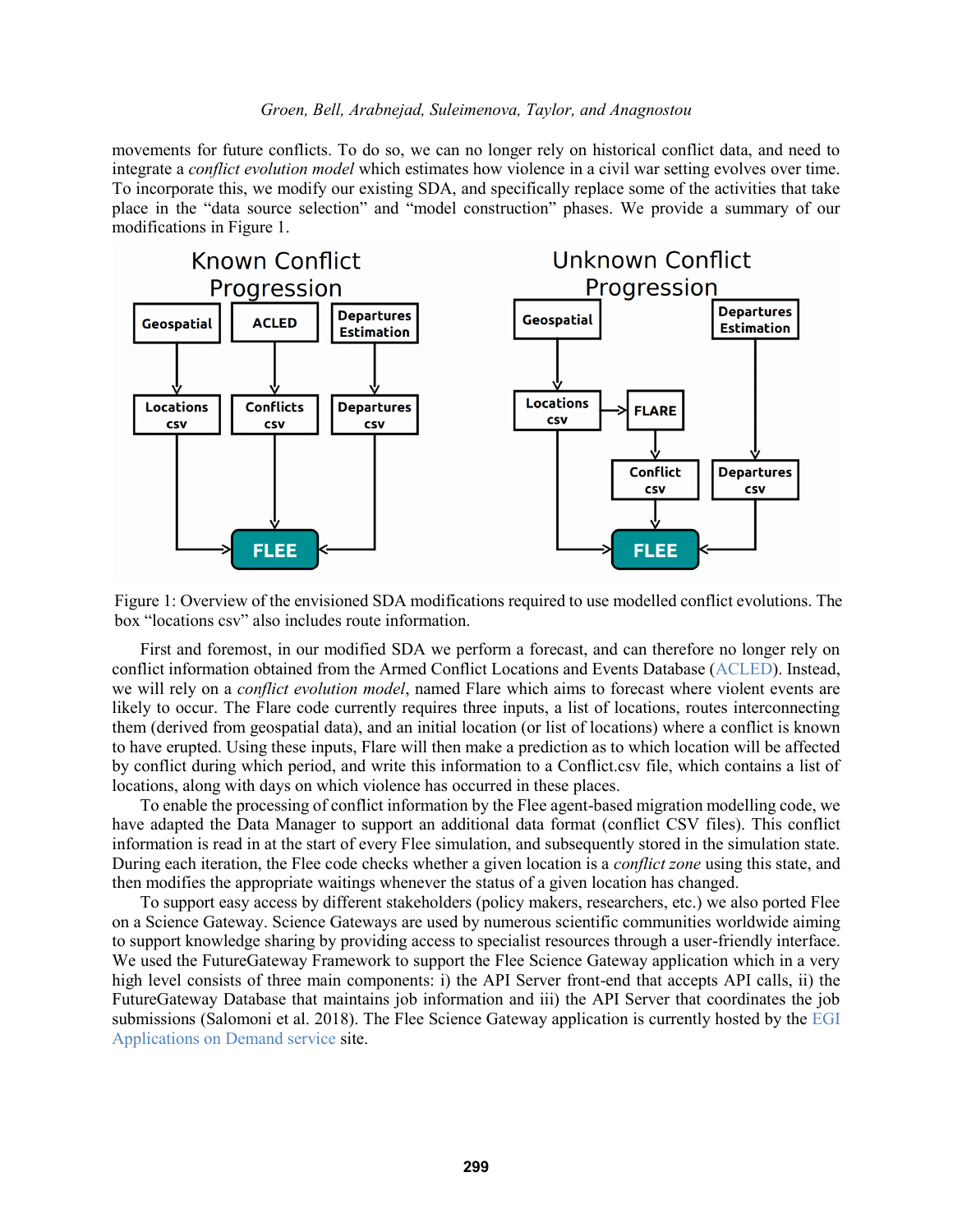# **4 INPUT DATA ANALYSIS OF ARMED CONFLICTS**

Agent behaviour is uncovered from a robust investigation of the domain of study. We undertake this behaviour mining first by attempting to contrast the ACLED datasets with a range of potential event drivers (e.g. political, environmental or financial volatility in the area). Several possible drivers of conflict have been previously explored and discussed earlier, including: 1) Mineral mining and pricing, 2) elections, 3) weather events and 4) food security (Campos et al. 2019). This section focuses on the mining price changes that have seen to have a particular impact on conflict occurrence. We compare ACLED data conflict occurrence (Figure 2) with the MSCI World Metals and Mining Index (Figure 3) (MSCI 2019).



Figure 2: Yearly Conflict Summary.



Figure 3: Metal and Mining Index (2004-2019). Source: msci.com.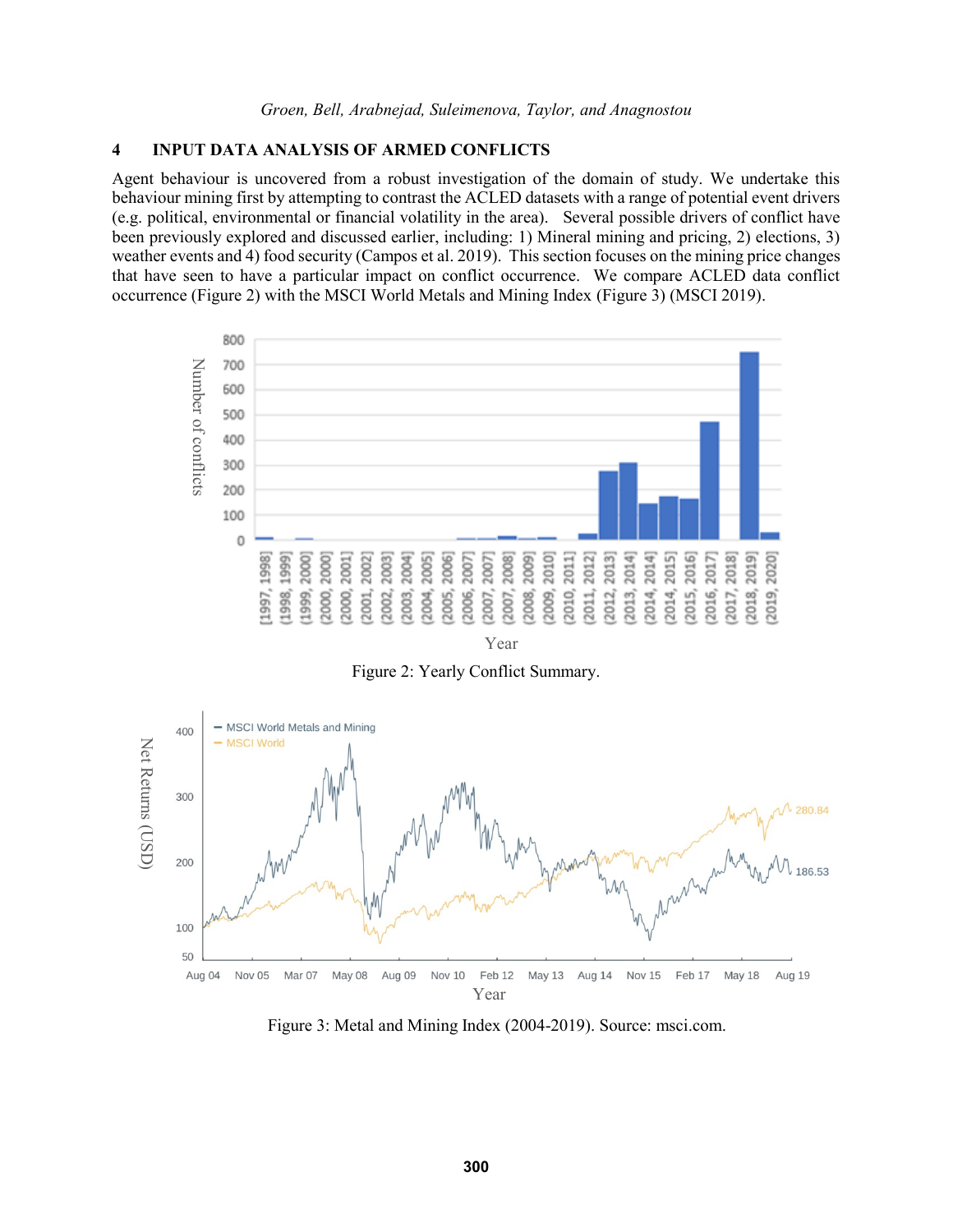The World Metals and Mining index is clearly falling during the year 2012-16 and rising from 2016- 19 – with spikes around 09/10 and 18/19. The number of conflict occurrences reduce and increase respectively during these periods and give an indication of potential relationship. Earlier conflict reporting appears to be sparse in these data sets. Consequently, we have included rules that adjust the conflict probability during these periods when baselining the model. Future price change indication can be found on international trading exchanges that trade futures (e.g. [The London Metal Exchange\)](http://www.lme.com/). When considering the price of Gold, it can be seen (in Figure 4) that over the next two years (Gold future closing price for different contract lengths) the price is estimated to increase.





Conflict more generally is likely to happen in locations where conflict has occurred previously or where nearby conflict has spread. Harari and La Ferrara (2018) carried out a cellular analysis of ACLED data that supports this geospatial conclusion and further explores linked relationships such as mineral deposits and ethnic fragmentation. When analysing the ACLED conflict data for Mali it is clear that conflict occurs in the same locations (darker patterns) – see Figure 5. Circle size depicts a larger number of fatalities. Geospatial analysis encompasses many of the driver of conflict as they also have geospatial relationships, e.g. mine locations, weather effects or ethnic fragmentation.

### **5 DESIGNING FLARE: A CONFLICT EVOLUTION MODEL**

In the context of this paper, we require a conflict evolution model to predict where violent events are likely to occur next, given a historical occurrence of violence. At time of writing, we are still working on an implementation of such a model, which we name FLARE. The aim of Flare is to use a range of data sources and algorithms to construct an accurate conflict evolution forecast. Thanks to the existence of ACLED, validating such a model is relatively straightforward, as we will be able to directly validate algorithms by attempting "forecasts" in historical periods, and then validating them against the conflict events as recorded by ACLED in Africa and Asia.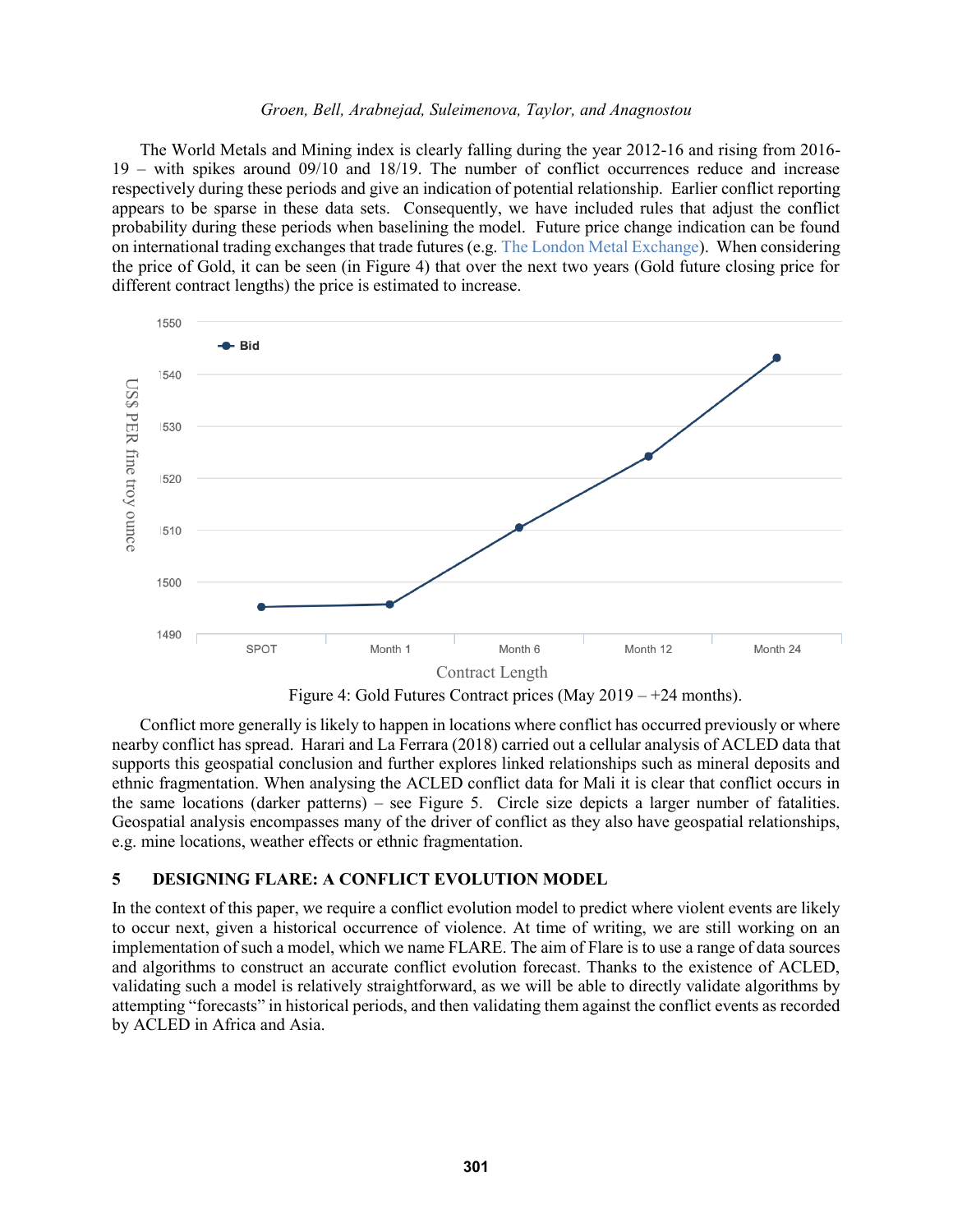

Figure 5: Mali conflicts.

Developing the conflict evolution algorithm itself is challenging, as many factors could be accounted for (see e.g., Section 4), and these factors may have different levels of impact depending on the conflict setting. As an example, the effect of mineral mining and pricing could have a much stronger effect on conflict evolution in mineral-rich countries such as Congo or Mali than on countries that rely less on mining income. To capture these challenges step-by-step, we have chosen to perform our algorithm implementation in four stages of increasing complexity:

- Stage 1 Fully artificial evolution: in this stage, we prototype algorithms which only rely on generic growth parameters driven by high-level heuristics. This will result in very simplistic algorithms, that are unlikely to be particularly accurate, but that are useful in prototyping coupled workflows, as we do in this paper.
- Stage 2 Extrapolated evolution: in this stage, we reserve a section of the ACLED data to be used for training. We then extract correlations from the training part of the ACLED data set in regards to historical conflicts, and use these correlations to construct a rule set for forecasting conflict evolution. Importantly, our validation setting is constrained as using a larger sample size for training results in less data to validate against. We also still need to identify mechanisms to prevent overtraining.
- Stage 3 Evolution driven by external factors: in this stage, we use data sources capturing external factors (e.g., as identified in Section 4) to construct an algorithm for conflict propagation. This may include for example price levels, GDP levels, weather events or food security indicators, but explicitly excludes historical conflict data.
- Stage 4 Composite algorithms: here we will develop algorithms combining advances from the three stages presented above.

At time of writing, we have implemented a Stage 1 prototype, using a simple, highly stochastic algorithm. The purpose of this prototype is not to create an accurate forecast, but to learn how different conflict evolutions could affect camp arrivals in the forced migration simulations. We perform this analysis using a hybrid/coupled simulation case study, which we present in the next section.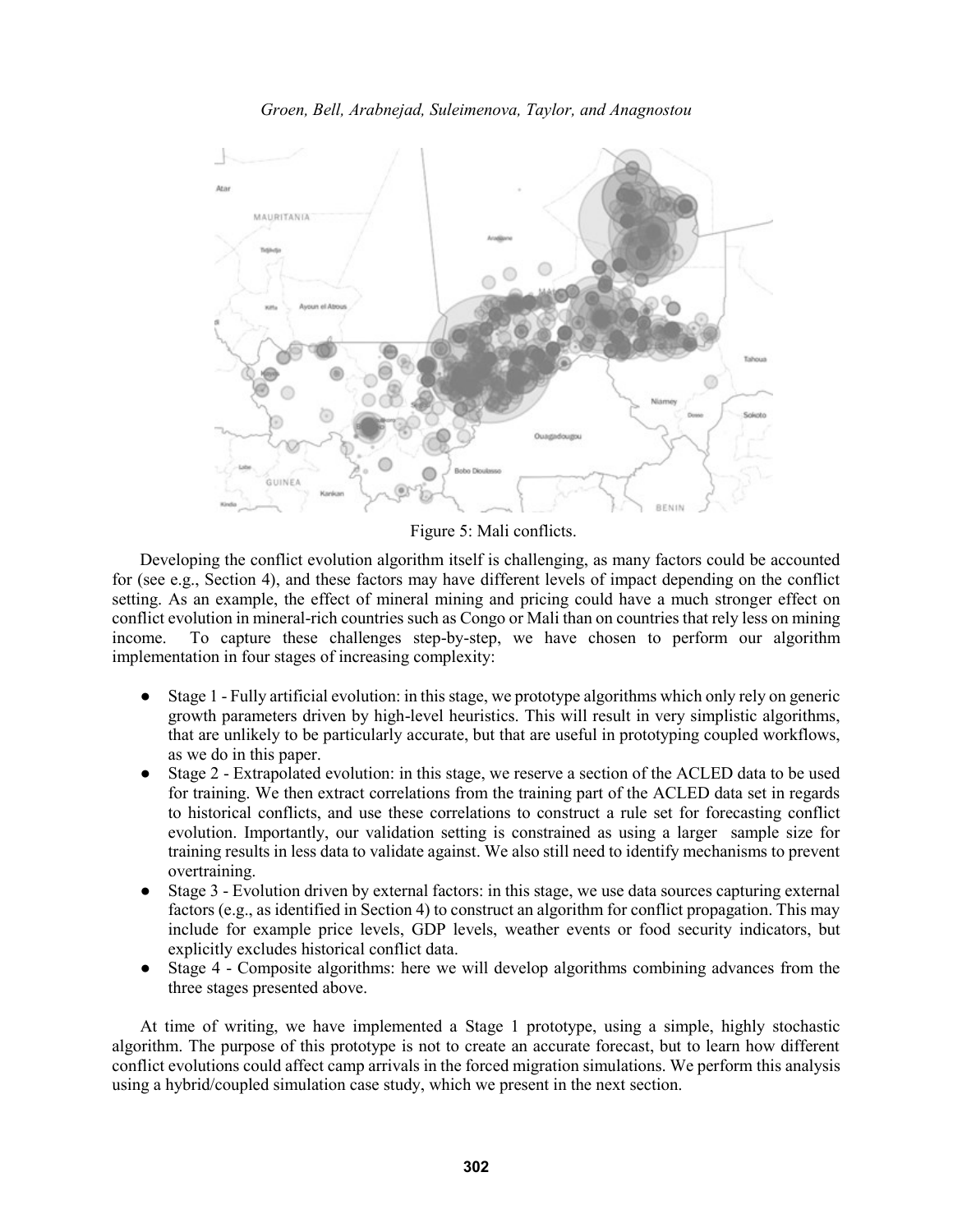# **6 HYBRID/COUPLED SIMULATION CASE STUDY: THE 2012 NORTH MALI CONFLICT**

To exemplify our approach, we apply a first prototype of our modified SDA to a model of the 2012 North Mali Conflict, as previously applied by Groen (2016) and Suleimenova et al. (2017a). The simulation is hybrid in the sense that Flare relies on a stochastic network-based algorithm, while Flee uses an agent-based modelling algorithm. As a base, the simulations use the refined location graph for Mali presented by Suleimenova et al. (2017a), as well as the other default parameter choices in that paper (including the duration of 300 days). However, we do run the code with a newer version of Flee (one that can handle CSV inputs), and for reasons of simplicity we chose to represent Mbera and Fassala in Mauretania as a single (camp) location, and not perform rescaling on our results.

The workflow in this case study follows the SDA for unknown conflict progressions, and has been automated using a specifically developed plugin for FabSim3 (Groen et al. 2016). It consists of the following steps:

- Twenty executions of the Flare code, each generating a different type of conflict progression. Each run takes around 10 seconds, requires one core, and executions can be done concurrently..
- Conversion of Flare output to Flee input.
- 20 executions of the Flee code, one for each Flare output. Currently, these Flee runs take around 20 minutes using one core, and can be done in parallel using up to 24 cores (with an efficiency of around 70%).
- Collation of the data into a single representation.
- Graph visualization of arrivals, including the uncertainty introduced by the Flare conflict code.

A simplified version of this workflow can be installed and run as part of the VECMA tutorial on migration, which is available at: [https://www.vecma-toolkit.eu/tutorials/.](https://www.vecma-toolkit.eu/tutorials/)

Within Flare we adopted a very simple Stage 1 algorithm (See Section 5). Here the initial conflict locations are Kidal, Timbuktu and Menaka, as used in previous works. During each day of the simulation, any adjacent location has a *y*% probability to become a conflict location, where *y* is equal to the number of adjacent conflict locations, divided by two. There is a 0% chance of conflict locations appearing if conflict does not take place in an adjacent location, and any conflict location will retain its conflict status for the remainder of the simulation.

We perform our Flee simulations in two locations: on a local desktop, which we use for code development and testing, but also on the 1.3 PFlop/s Eagle supercomputer in Poznan (Top500 2019). We use the latter resource to show that our FabSim3-based workflow implementation can seamlessly switch between local and remote execution, and that we can maintain this workflow in the case that our simulations become more detailed (and expensive).

We present example forecasts of camp population growth for the two largest camps in the conflicts, Fassala-Mbera and Abala, respectively in Figures 6 and 7. In these forecasts, we account for the uncertainty introduced by the stochasticity of our simple conflict evolution model, which are represented using 95% confidence intervals. In our results, we find that the introduction of different conflict evolutions results in a very large uncertainty in the growth of camp populations, particularly in the middle segment of our simulations. This behaviour occurs even though our conflict evolution model has quite restrictive assumptions (e.g., conflicts can only spread to neighbouring locations). In the startup phase of our simulations, the uncertainty is very small, as new agents require some time to arrive in camps.

In addition, in the case of Abala, the uncertainty gradually decreases after the camp has reached full capacity, as new agents are deterred from entering the camp. When we run simulations repeatedly with the same conflict progressions (not shown here), camp populations may also vary due to the stochastic nature of the Flee code. However, this 95% confidence interval of these variations is substantially smaller, and always within a few hundred agents of the mean.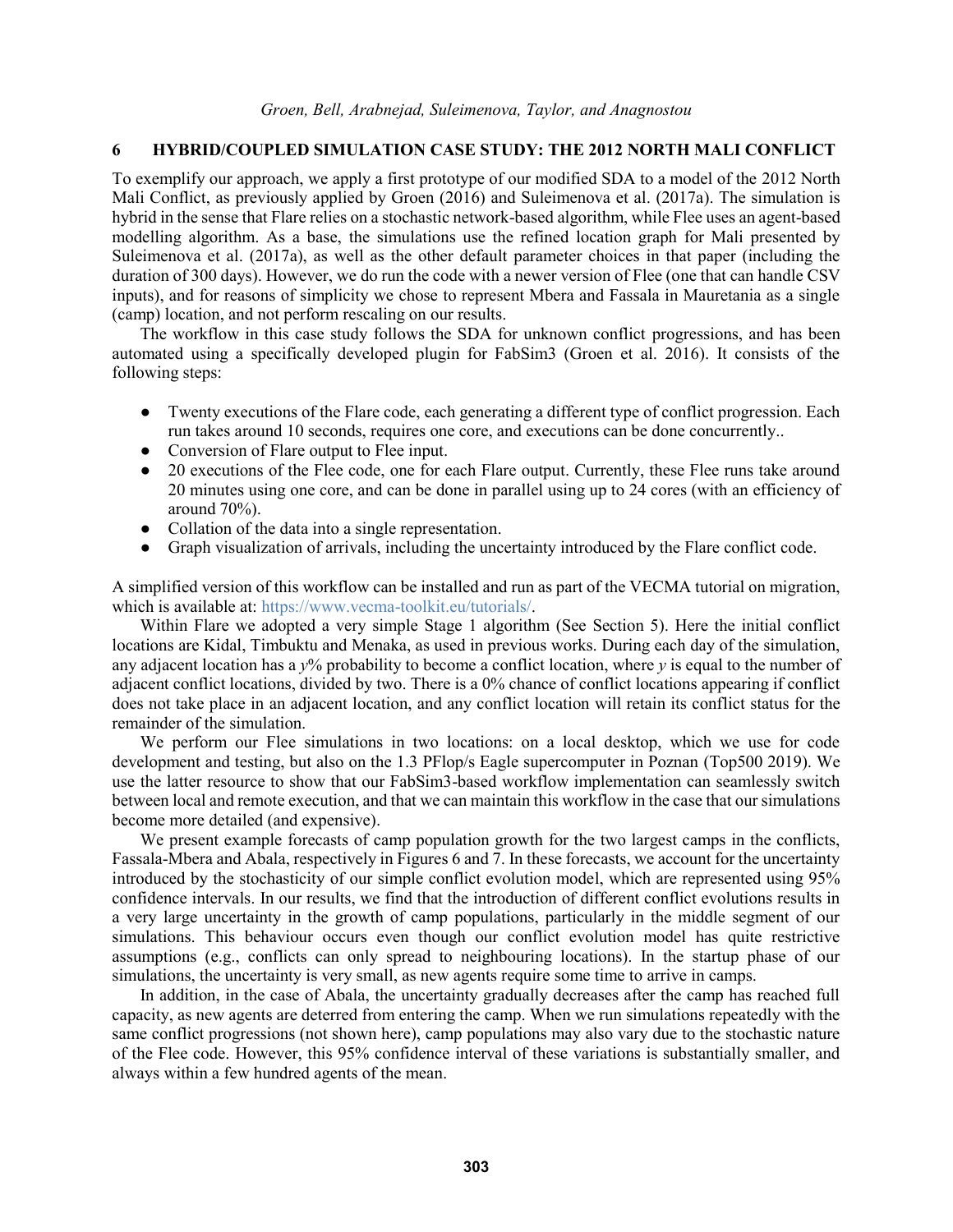

Figure 6: Camp population (value on y-axis) in Fassala and Mbera, the largest camp, as a function of the number of days elapsed. The mean forecast is indicated with a red line, and a 95% confidence interval (two standard deviations) accounting for different conflict progressions is indicated with the blue region.



Figure 7: Camp population (value on y-axis) in Abala, the second largest camp, as a function of the number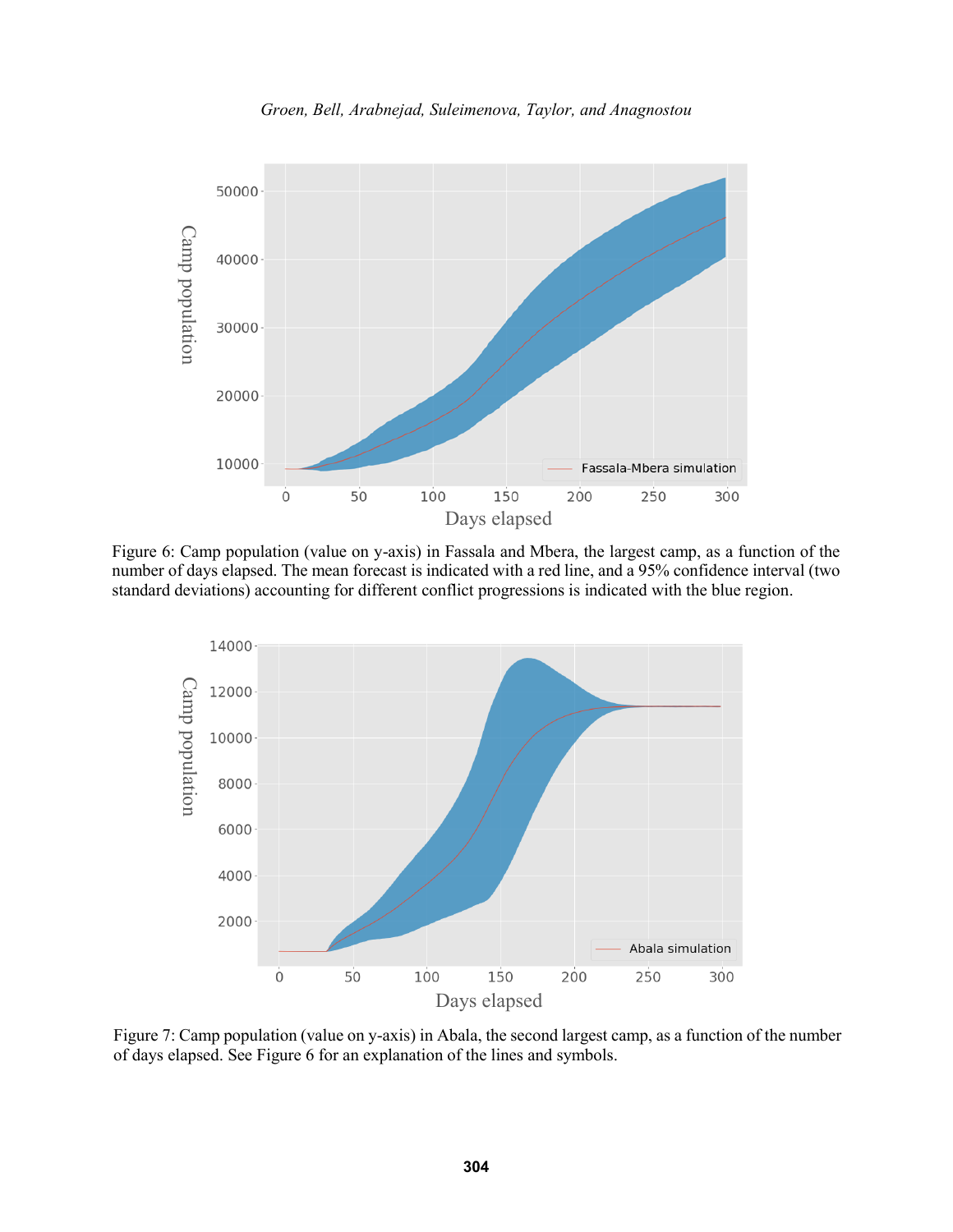# **7 DISCUSSION**

In this paper we presented a new, adapted simulation development approach to incorporate the evolution of conflict events into agent-based models of people escaping a civil war. We analyze the existing dataset from ACLED, and note that several external factors potentially have a relationship to the occurrence and spread of violent events. In addition, we demonstrated how a conflict evolution model could be integrated with the Flee agent-based model for forced population displacement, and showed that we can measure the uncertainty caused by a stochastic model for evolving violent events on the output of the agent-based model (populations in camps). We find that a random variation in conflict evolutions has a severe effect on the agent-based model output. In our opinion, this proves that any errors or uncertainty in the forecasting of conflict evolutions will have to be accurately propagated to any forced migration model that is derived from it. It also underlines that we need accurate and robust conflict evolution algorithms, if we want to make actionable migration forecasts in such a setting. The automation and HPC access tools we applied (FabSim3 and the FabFlee plugin we developed for it) are part of the [VECMA toolkit](http://www.vecma-toolkit.eu/) (Groen 2019).

In terms of future directions, our main priority will be to establish a much better algorithm to predict the evolution of violent events (e.g., a Stage 2 or Stage 3 one), and to revisit some of the basic assumptions we have made in that regard in our migration simulations. This activity involves exploring ACLED and other datasets in search for key correlations, and to better characterize how the evolution of conflicts is affected for example by different time periods, or different geographical constraints. The Flare code is highly modular in its structure, and we are therefore easily able to apply and test conflict evolution algorithms proposed by external parties. Another thing we would like to do is to establish an environment where we can automatically validate the accuracy of such algorithms. Lastly, there is huge work to be done around the main migration agent-based model. Within VECMA this entails the coupling to other relevant models and performing a high quality, global, sensitivity analysis, while within HiDALGO we will seek to improve the scalability of the code, and establish integrations with a range of external models and data sources.

### **ACKNOWLEDGMENTS**

This work was supported by the VECMA and HiDALGO projects, which has received funding from the European Union Horizon 2020 research and innovation programme under grant agreement No 800925 and 824115. For this work, we performed a range of computations using the EAGLE supercomputer at the Poznan Supercomputing and Network Center in Poznan, Poland. We are grateful to Lucie Gueuning from Médecins Sans Frontières for giving valuable advice in regards to appropriate use of terminology in this work.

#### **REFERENCES**

- Al Subhi, N. N. and D. Bell. 2018. "Hybrid User Experience (UX) Modelling in a Heritage Setting". In *Proceedings of the 2018 Winter Simulation Conference*, edited by M. Rabe, A.A. Juan, N. Mustafee, A. Skoogh, S. Jain, and B. Johansson, 1298-1309. Gothenburg, Sweden: IEEE Press.
- Berman, N., M. Couttenier, D. Rohner, and M. Thoenig. 2017. "This Mine is Mine! How Minerals Fuel Conflicts in Africa". *American Economic Review,* 107(6):1564-1610.
- Bishai, D., L. Paina, Q. Li, D. H. Peters, and A. A. Hyder. 2014. "Advancing the Application of Systems Thinking in Health: Why Cure Crowds Out Prevention". *Health Research Policy and Systems*, 12(1), 28.
- Campos, C. V., D. Suleimenova, and D. Groen. 2019. "A Coupled Food Security and Refugee Movement Model for the South Sudan Conflict". In *Proceedings of the International Conference on Computational Science 2019*, edited by J. Rodrigues et al., Lecture Notes in Computer Science, 11540. Cham, Switzerland: Springer.
- Edwards, S. 2008. "Computational Tools in Predicting and Assessing Forced Migration". *Journal of Refugee Studies* 21(3):347- 359.
- Frydenlund, E., P. Foytik, J. J. Padilla, and A. Ouattara. 2018. "Where are they Headed Next?: Modeling Emergent Displaced Camps in the DRC using Agent-based models". In *Proceedings of the 2018 Winter Simulation Conference*, edited by M. Rabe, A.A. Juan, N. Mustafee, A. Skoogh, S. Jain, and B. Johansson, 22-32. Gothenburg, Sweden: IEEE Press.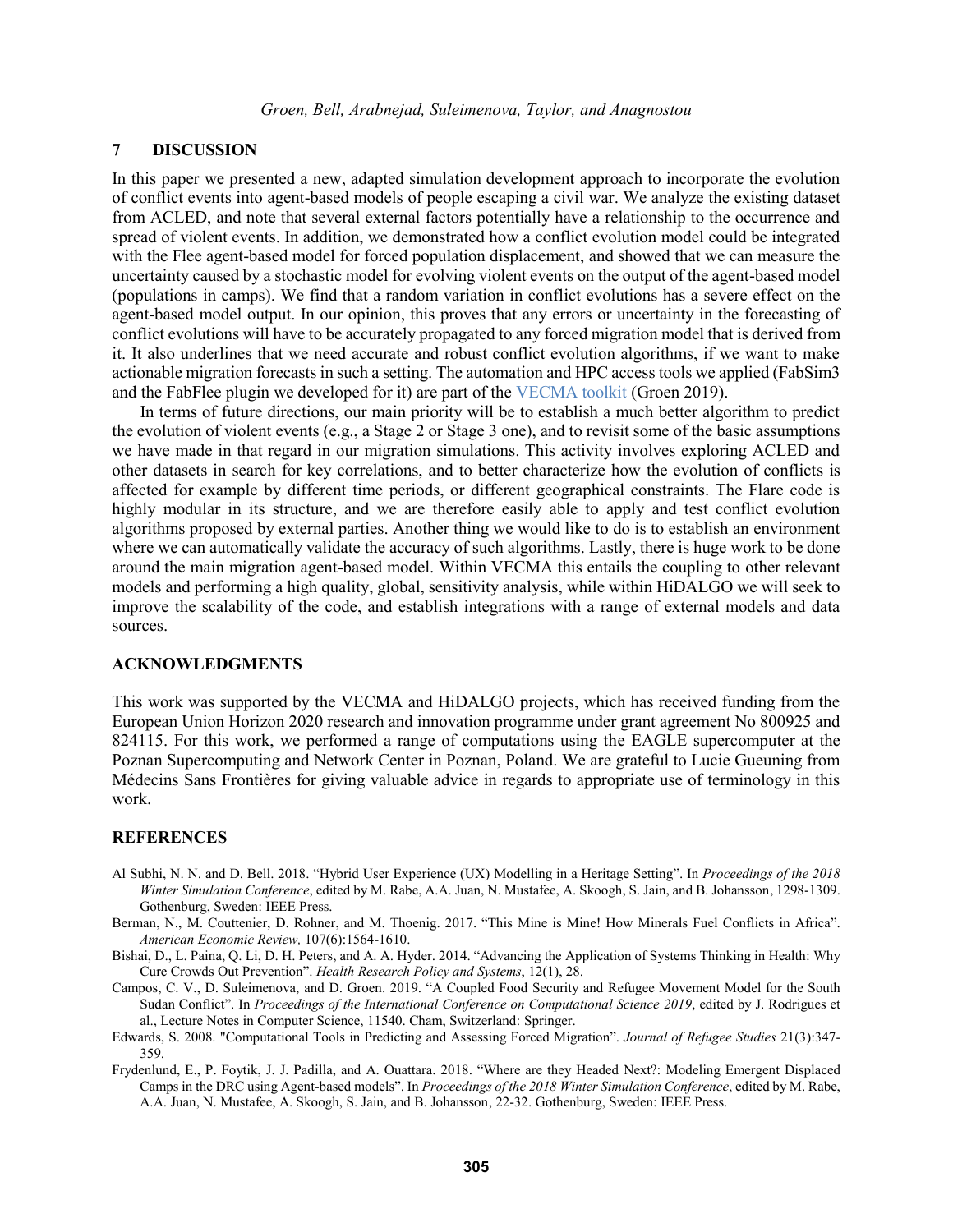- Goldsmith, A. A. 2015. "Elections and Civil Violence in New Multiparty Regimes: Evidence from Africa". *Journal of Peace Research* 52(5):607-621.
- Groen, D. 2016. "Simulating Refugee Movements: Where Would You Go?". In *International Conference on Computational Science 2016,* edited by I. Altintas et al., *Procedia Computer Science* 80, 2251-2255.
- Groen, D., A. P. Bhati, J. Suter, J. Hetherington, S. J. Zasada, and P. V. Coveney. 2016. "FabSim: Facilitating Computational Research Through Automation on Large-scale and Distributed e-Infrastructures". *Computer Physics Communications* 207, October, 375-385.
- Groen, D., R. Richardson, D. Wright, V. Jancauskas, R. Sinclair, P. Karlshoefer, M. Vassaux, H. Arabnejad, T. Piontek, P. Kopta, B. Bosak, J. Lakhlili, O. Hoenen, D. Suleimenova, W. Edeling, D. Crommelin, A. Nikishova, and P. Coveney, P. 2019. "Introducing VECMAtk - Verification, Validation and Uncertainty Quantification for Multiscale and HPC Simulations". In *Proceedings of the 2019 International Conference on Computational Science*, edited by Rodrigues J. et al., 479-492. Cham, Switzerland: Springer.
- Hébert, G. A., L. Perez, and S. Harati, S. 2018. "An Agent-based Model to Identify Migration Pathways of Refugees: The Case of Syria". In *Agent-Based Models and Complexity Science in the Age of Geospatial Big Data*, Advances in Geographic Information Science, edited by L. Perez et al., 45-58. Cham, Switzerland: Springer.
- Hendrix, C. S. and I. Salehyan. 2012. "Climate Change, Rainfall, and Social Conflict in Africa". *Journal of Peace Research* 49(1):35-50.
- MSCI. 2019. MSCI World Metals and Mining Index (USD). [https://www.msci.com/documents/10199/fb6ddbdf-8df3-4fdf-96b4](https://www.msci.com/documents/10199/fb6ddbdf-8df3-4fdf-96b4-e578e2ac776c) [e578e2ac776c,](https://www.msci.com/documents/10199/fb6ddbdf-8df3-4fdf-96b4-e578e2ac776c) accessed April 2019.
- Nguyen, H. K., R. Chiong, M. Chica, and R. H. Middleton. 2018. "Agent-based Modeling of Inter-provincial Migration in the Mekong Delta, Vietnam: A Data Analytics Approach". In *2018 IEEE Conference on Big Data and Analytics (ICBDA)*. Langkawi Island, Malaysia, 27-32.
- Salomoni, D., I. Campos, L. Gaido, J. Marco de Lucas, P. Solagna, J. Gomes, L. Matyska, P. Fuhrman, M. Hardt, G. Donvito, L. Dutka, M. Plociennik, R. Barbera, I. Blanquer, A. Ceccanti, E. Cetinic, M. David, C. Duma, A. López-García, G. Moltó, P. Orviz, Z. Sustr, M. Viljoen, F. Aguilar, L. Alves, M. Antonacci, L. A. Antonelli, S. Bagnasco, A. M. J. J. Bonvin, R. Bruno, Y. Chen, A. Costa, D. Davidovic, B. Ertl, M. Fargetta, S. Fiore, S. Gallozzi, Z. Kurkcuoglu, L. Lloret, J. Martins, A. Nuzzo, P. Nassisi, C. Palazzo, J. Pina, E. Sciacca, D. Spiga, M. Tangaro, M. Urbaniak, S. Vallero, B. Wegh, V. Zaccolo, F. Zambelli and T. Zok. 2018. "INDIGO-DataCloud: A Platform to Facilitate Seamless Access to E-Infrastructures". *Journal of Grid Computing* 16(3):381-408.
- Suleimenova, D., D. Bell, and D. Groen. 2017a. "A Generalized Simulation Development Approach for Predicting Refugee Destinations". *Scientific Reports* 7, 13377.
- Suleimenova, D., D. Bell, and D. Groen. 2017b. "Towards an Automated Framework for Agent-based Simulation of Refugee Movements". In *Proceedings of the 50th Winter Simulation Conference 2017*, edited by W.K.V. Chan, A. D'Ambrogio, G. Zacharewicz, N. Mustafee, G. Wainer and E. Page, 1240-1251. Las Vegas, Nevada: IEEE Press.

Top500. 2019. The List. PCSS Poznan. [https://www.top500.org/site/50183,](https://www.top500.org/site/50183) accessed April 2019.

UNHCR. 2019. Figures at a Glance. UNHC for Refugees. [https://www.unhcr.org/figures-at-a-glance.html,](https://www.unhcr.org/figures-at-a-glance.html) accessed April 2019. Willekens, F. 2018. "Towards Causal Forecasting of International Migration". *Vienna Yearbook of Population Research* 16, 1-20.

#### **AUTHOR BIOGRAPHIES**

**DEREK GROEN** is a Lecturer in Simulation and Modelling at Brunel University London, and a visiting Lecturer at the Centre for Computational Science, University College London. He is principal investigator for Brunel in the EU-funded HiDALGO and VECMA HPC projects, and has published over 50 peer-reviewed papers. He is Chair of the Multiscale Modelling and Simulation Workshop at the International Conference on Computational Science, and specializes in multiscale computing, agent-based simulation, and high-performance computing. His email address is [derek.groen@brunel.ac.uk.](mailto:derek.groen@brunel.ac.uk)

**DAVID BELL** is a Reader in the Department of Computer Science at Brunel University London where he carries out research into digital service design – modeling and simulating user interactions, decision making and behavioral change. Research domains have included healthcare, heritage and cyber security. Dr. Bell also spent 15 years working in the IT industry (primarily within Investment Banking) in roles from developer to technology director. He is the Education Chair for the ACM SIGSIM where he is involved in the promotion and support of doctoral simulation researchers. His email address i[s david.bell@brunel.ac.uk.](mailto:david.bell@brunel.ac.uk)

**HAMID ARABNEJAD** is a Post-Doctoral Research Fellow in the Department of Computer Science at Brunel University London. His research interests are related to scheduling and data management in grid and cloud computing, workflow and performance optimization, multiscale computing, and agent-based simulation. His e-mail address i[s hamid.arabnejad@brunel.ac.uk.](mailto:hamid.arabnejad@brunel.ac.uk)

**DIANA SULEIMENOVA** is a Ph.D. researcher in the Department of Computer Science at Brunel University London, and the founding developer of the FabFlee automation tool. Her current research focuses on forced migration and refugee movements models. Her email address is [diana.suleimenova@brunel.ac.uk.](mailto:diana.suleimenova@brunel.ac.uk)